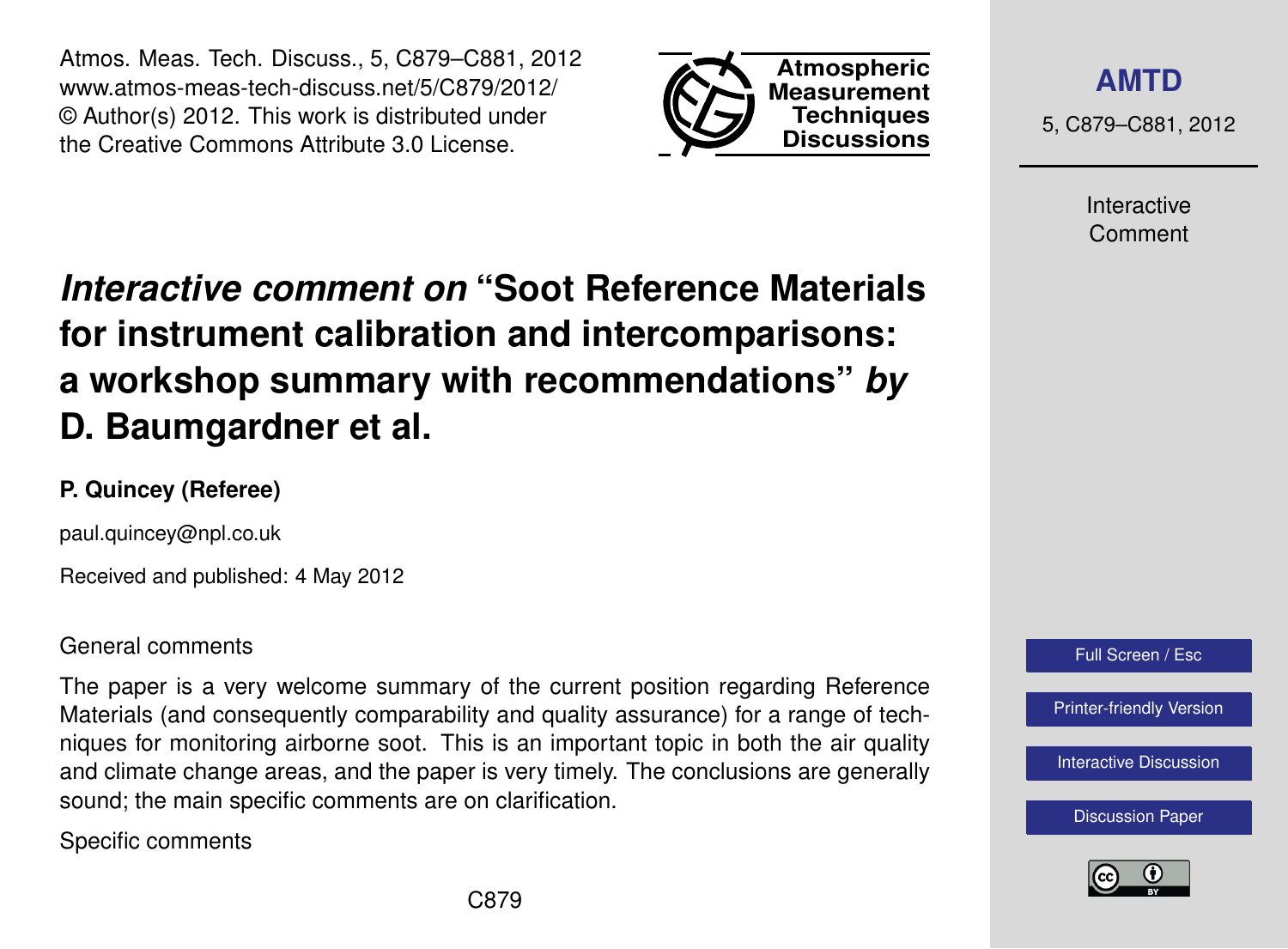The paper addresses four distinct techniques, which can be termed (as in Section 3.2): filter-based light transmission; photoacoustic light absorption; laser induced incandescence; and thermal optical analysis. It would be helpful if these terms were used consistently, and the measured quantity in each case was clearly distinguished, for example using terms such as Filter-based Black Carbon, Photoacoustic Black Carbon, Refractory Black Carbon, and Elemental Carbon respectively, for the soot-like metric. (It is understood that there is no standardised terminology, so these are suggestions.) If the first two techniques are seen as measuring only the light absorption coefficient, not Black Carbon, this needs to be explained – at the moment the Introduction (P2318 1st paragraph) implies that the paper is about measuring "Black Carbon".

Abstract l.17 - It would be helpful if the SP2 instrument was described as a laser induced incandescence instrument.

P2320 l.27 – the scope should be clarified either in terms of techniques or measured quantities, as above.

P2321 Section 2.1.1 – It would be helpful if the light transmission method was described as 2 distinct stages (both of which have their problems): (1) determining the absorption coefficient of the sampled air (with units m-1); and (2) converting this to a BC mass concentration using a mass extinction coefficient (which has units m2.g-1).

It would also be helpful to point out that instruments such as the Aethalometer operate by measuring the small changes in the attenuation through the filter over the measurement period (not the absolute attenuation). This makes it more difficult to have a simple Reference Material such as a filter with known attenuation, as an RM with stable attenuation does not give a direct test of the instrument's normal operation.

P2324 Section 2.1.2 – As with 2.1.1, it would be helpful to point out that while PAS is superior to light transmission methods for determining the absorption coefficient, conversion to BC is again a separate matter.

## **[AMTD](http://www.atmos-meas-tech-discuss.net)**

5, C879–C881, 2012

Interactive Comment



[Printer-friendly Version](http://www.atmos-meas-tech-discuss.net/5/C879/2012/amtd-5-C879-2012-print.pdf)

[Interactive Discussion](http://www.atmos-meas-tech-discuss.net/5/2315/2012/amtd-5-2315-2012-discussion.html)

[Discussion Paper](http://www.atmos-meas-tech-discuss.net/5/2315/2012/amtd-5-2315-2012.pdf)